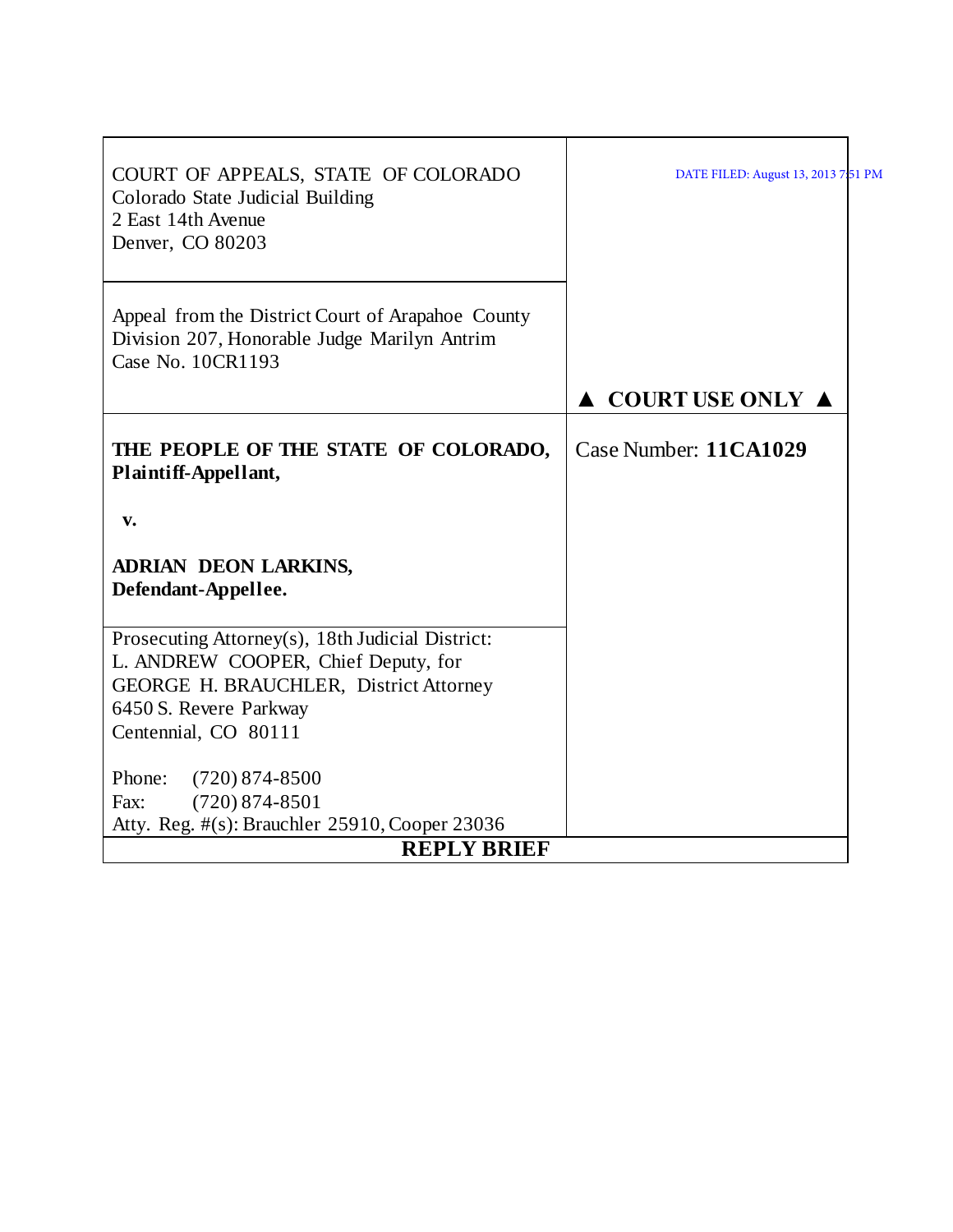### **CERTIFICATE OF COMPLIANCE**

I hereby certify that this brief complies with all requirements of C.A.R. 28 and C.A.R. 32, including all formatting requirements set forth in these rules. Specifically, the undersigned certifies that:

The brief complies with C.A.R. 28(g).

It contains 3,960 words.

The brief complies with C.A.R. 28(k).

It contains under a separate heading (1) a concise statement of the applicable standard of appellate review with citation to authority; and (2) a citation to the precise location in the record  $(R, \underline{\hspace{1cm}}, p, \underline{\hspace{1cm}})$ , not to an entire document, where the issue was raised and ruled on.

I acknowledge that my brief may be stricken if it fails to comply with any of the requirements of C.A.R. 28 and C.A.R. 32.

 August 13, 2013 BY: s/ *L. Andrew Cooper*  Date L. ANDREW COOPER, #23036 Chief Deputy District Attorney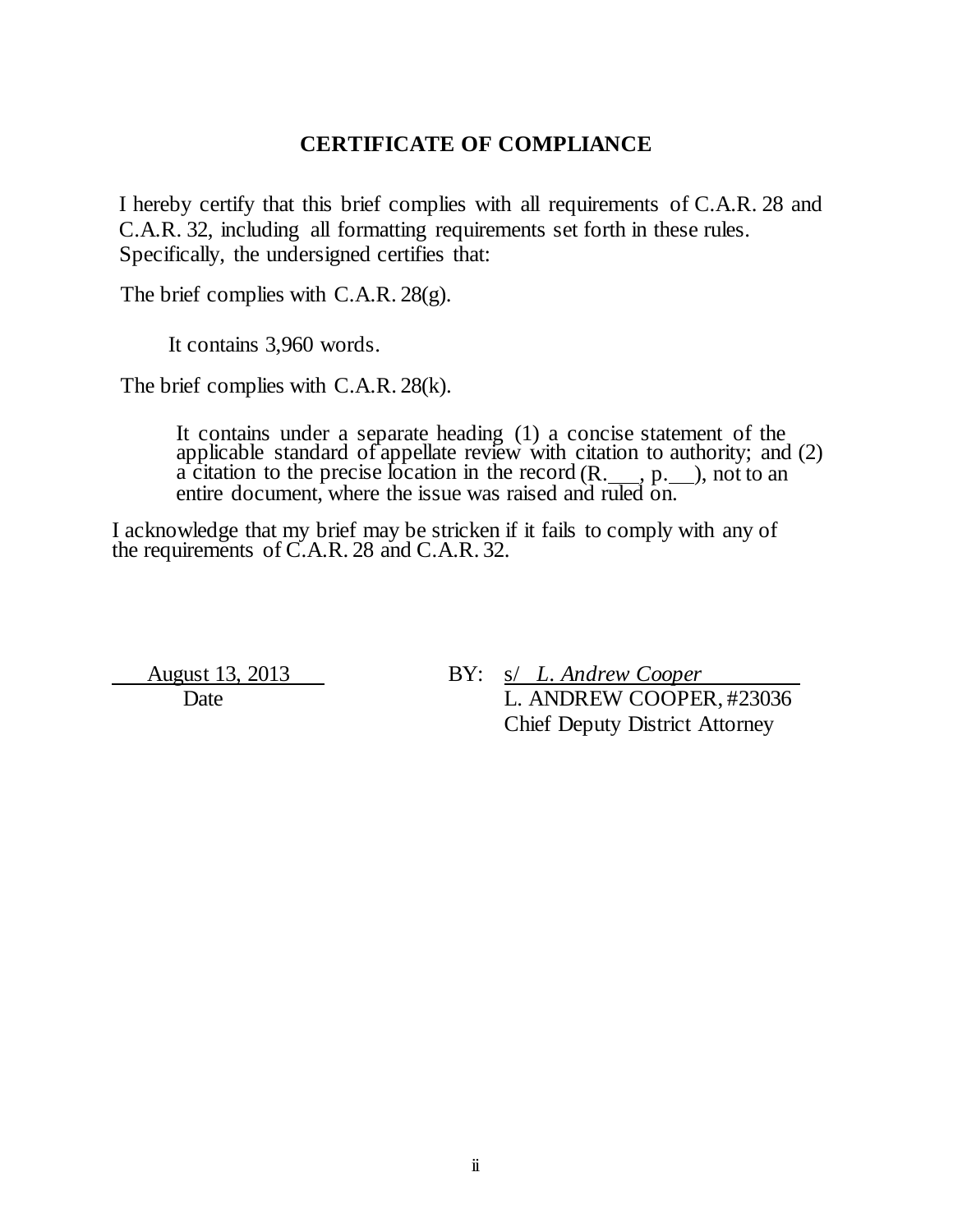# **TABLE OF CONTENTS**

| I.        | This appeal is proper under C.R.S. $\S 16-12-102(1)$ : it is an appeal of a                                                                                                                                              |
|-----------|--------------------------------------------------------------------------------------------------------------------------------------------------------------------------------------------------------------------------|
|           | A. The People acknowledge that, if the court had applied correct legal<br>standards and sustained the Batson challenge on a credibility<br>determination, they could not appeal under C.R.S. $\S 16-12-102(1)$ 2         |
| B.        | The court did not engage in a credibility determination: it sustained the<br>Batson challenge on the mistaken view that the prosecutor's explanation                                                                     |
|           | C. Whether the prosecutor's explanation at step two was facially race<br>neutral—and whether the court applied the correct legal standard at each                                                                        |
| П.        | The prosecutor's explanation at step two was facially race neutral, and the<br>court, in addressing step three, applied the wrong legal standard11                                                                       |
|           | A. Colorado should recognize that, at step two of a <i>Batson</i> analysis, a juror's<br>statements reflecting racial bias constitute a facially race neutral reason                                                     |
| <b>B.</b> | The court erred in failing to recognize that the prosecutor's explanation<br>was facially race neutral. It compounded the error by conflating steps two<br>and three, and applying the wrong standard at step three.  13 |
| C.        | The rule advocated by the defense would prevent defendants and<br>prosecutors alike from exercising preemptory challenges against racially                                                                               |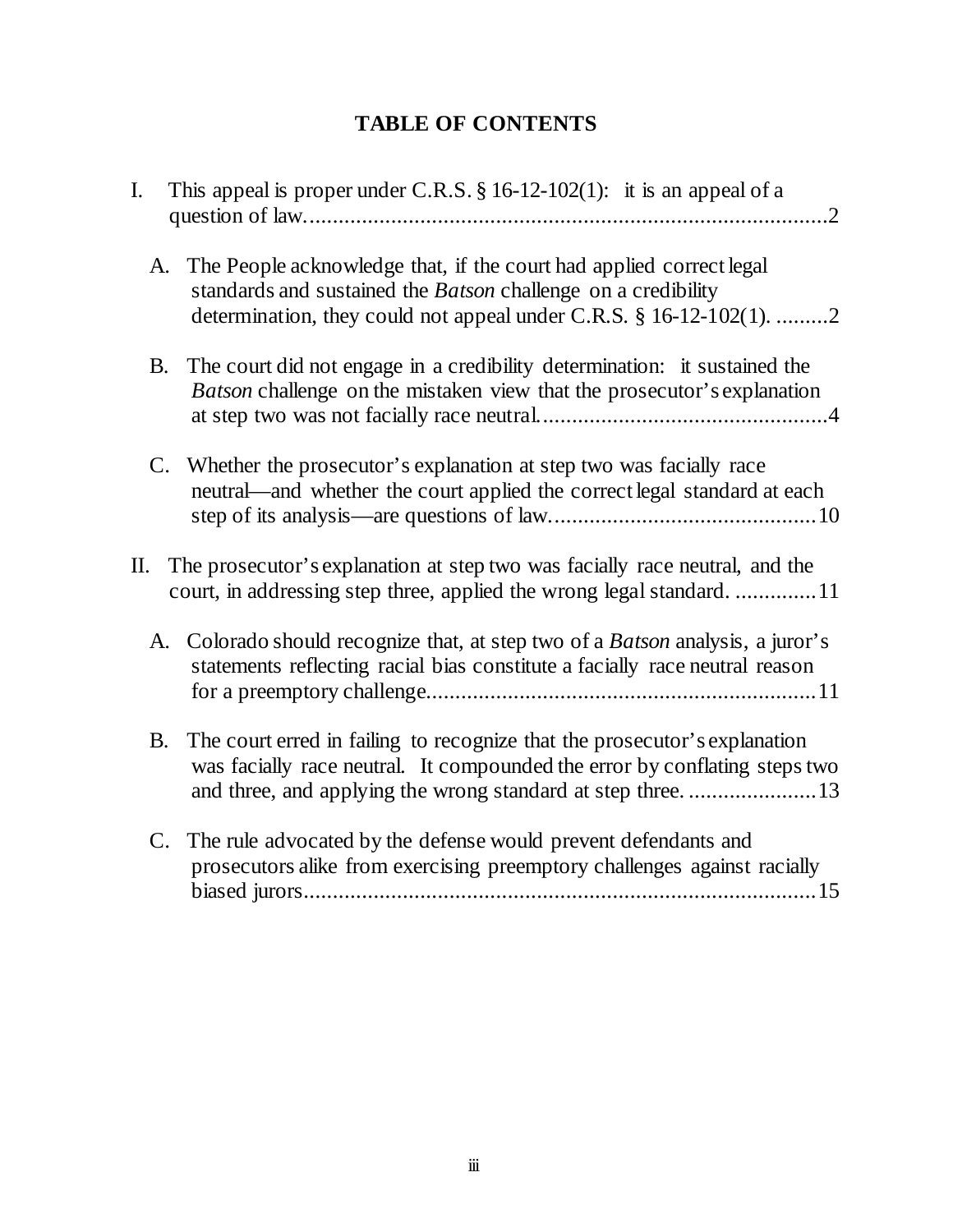# **TABLE OF AUTHORITY**

## **CASES**

| Government of Virgin Islands v. Forte, 865 F.2d 59 (3rd Cir. 1989)15              |  |
|-----------------------------------------------------------------------------------|--|
|                                                                                   |  |
|                                                                                   |  |
|                                                                                   |  |
|                                                                                   |  |
|                                                                                   |  |
|                                                                                   |  |
|                                                                                   |  |
| United States Welding, Inc. v. B & C Steel, Inc., 261 P.3d 513 (Colo. App. 2011)1 |  |
|                                                                                   |  |

# **OTHER AUTHORITIES**

|--|--|--|--|--|--|--|--|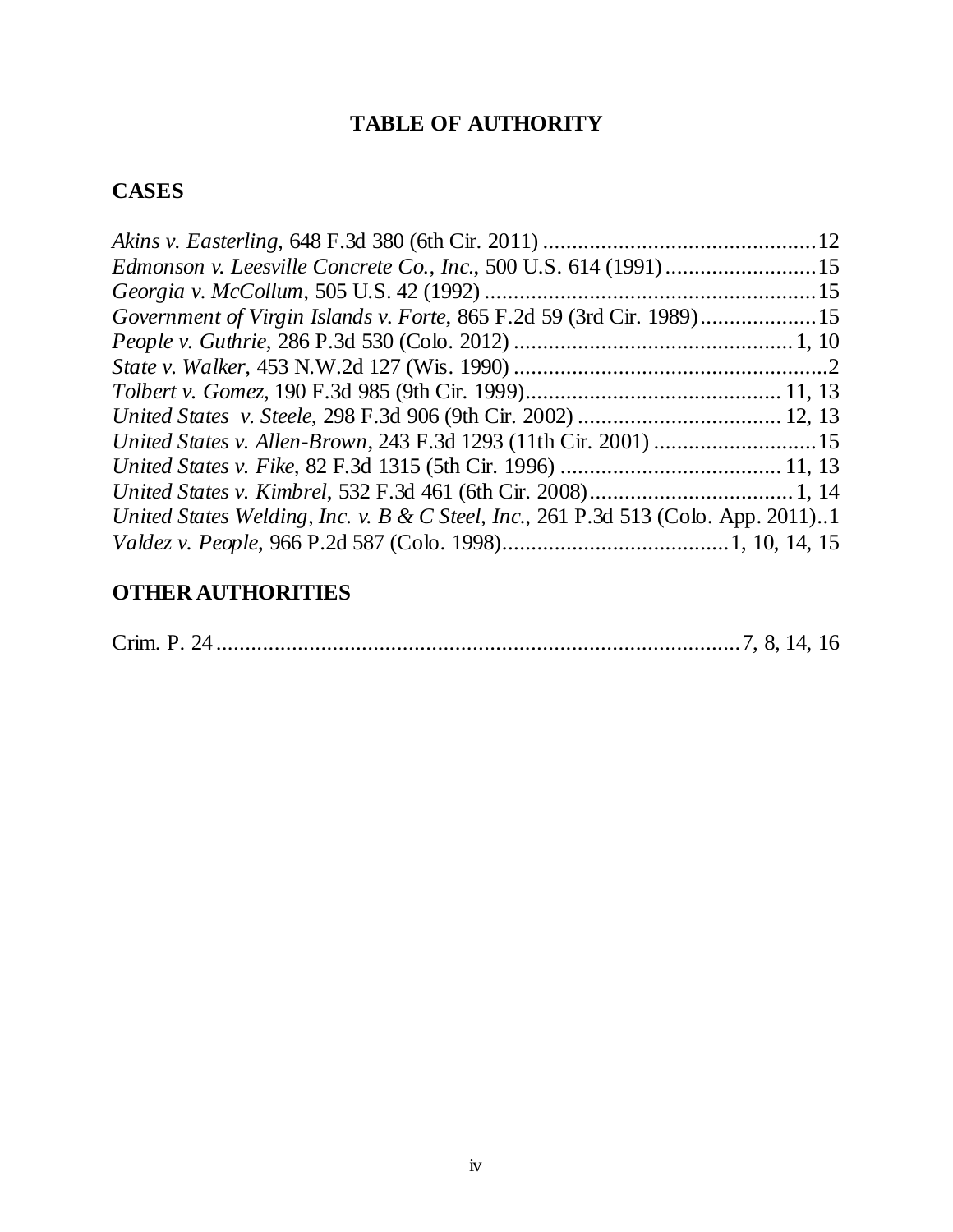#### **STANDARD OF REVIEW**

The district court concluded, at step two of its *Batson* analysis, that the prosecutor's explanation of the preemptory challenge was not facially valid. Step two of a *Batson* analysis presents a question of law that is reviewed *de novo*. *Valdez v. People*, 966 P.2d 587, 590 (Colo. 1998).

Although step three of a *Batson* analysis typically involves a credibility determination and is reviewed for clear error, *see id.*, here the People maintain that, to the extent the district court reached step three, it applied the wrong legal standard. A court commits clear error where it applies incorrect legal standards. *See United States Welding, Inc. v. B & C Steel, Inc.*, 261 P.3d 513, 517 (Colo. App. 2011); *United States v. Kimbrel*, 532 F.3d 461, 465-466 (6th Cir. 2008) ("a mistake of law generally satisfies clear-error, de-novo or for that matter abuse-ofdiscretion review"). Whether a court applied the correct legal standard is a question of law subject to *de novo* review. *See People v. Guthrie*, 286 P.3d 530, 533 (Colo. 2012).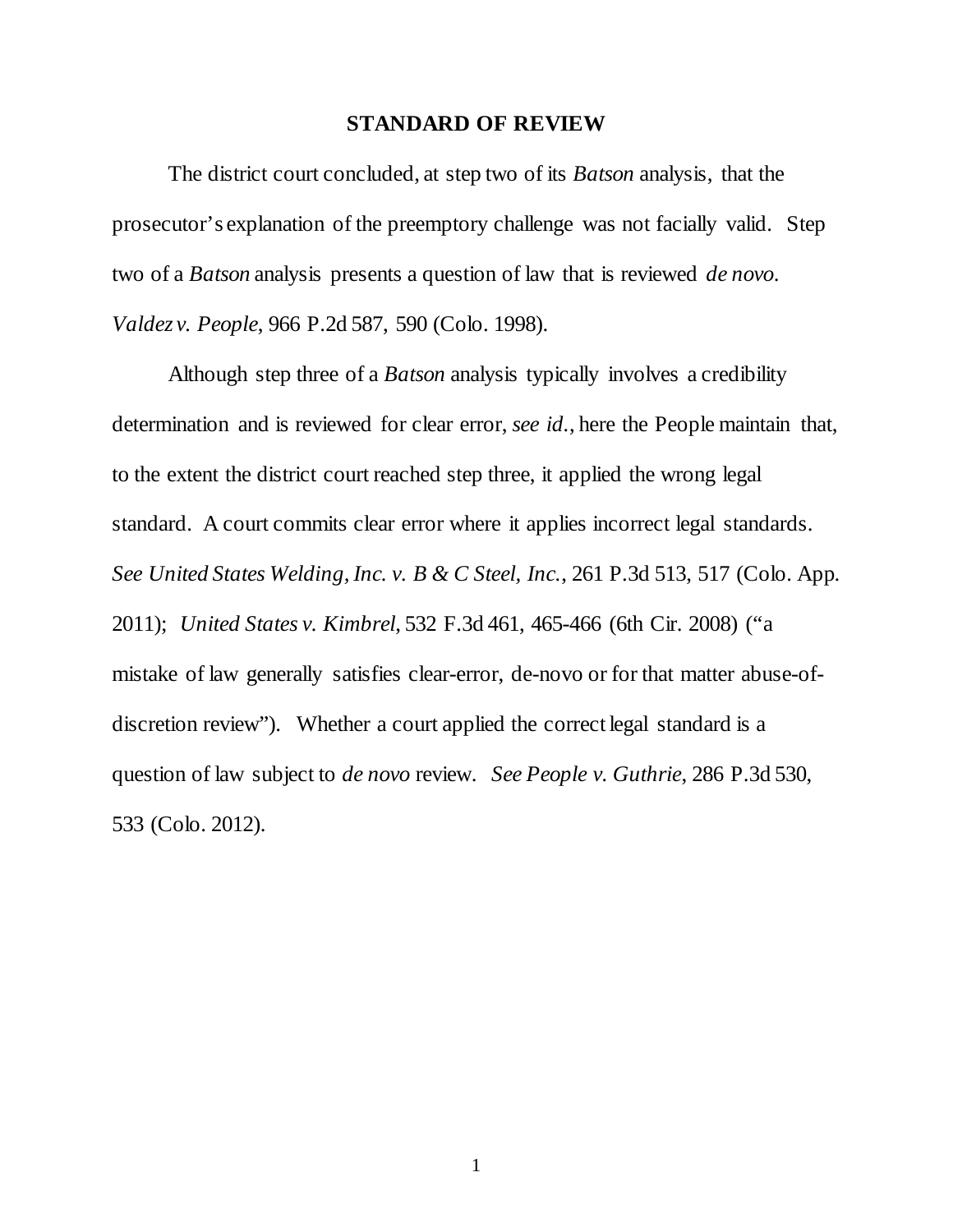#### **REPLY ARGUMENT**

- <span id="page-5-1"></span><span id="page-5-0"></span>**I. This appeal is proper under C.R.S. § 16-12-102(1): it is an appeal of a question of law.**
	- **A. The People acknowledge that, if the court had applied correct legal standards and sustained the** *Batson* **challenge on a credibility determination, they could not appeal under C.R.S. § 16-12-102(1).**

*Batson* established a three-step process for evaluating claims that a prosecutor has used a preemptory challenge in a manner violating the Equal Protection Clause. *Batson v. Kentucky*, 476 U.S. 79 (1986). First, the defendant must make a *prima facie* showing that the prosecutor exercised a preemptory challenge on the basis of race. *Id.* at 96-97. Second, if that *prima facie* showing is made, the burden shifts to the prosecutor to articulate a race neutral explanation for striking the juror in question. *Id.* at 97-98. Third, the court determines whether the defendant has carried his burden of proving purposeful discrimination. *Id.* at 98.

If, at the second step, the prosecutor articulates a race neutral explanation for striking the juror, the determination in the third step will largely turn on an evaluation of the prosecutor's credibility. *Id.*, at 98, n. 21. But if, at the second step, the prosecutor fails to articulate a race neutral explanation for striking the juror, the determination in the third step will largely turn on the fact that the defendant's *prima facie* showing of discrimination has not been rebutted. *See, e.g., State v. Walker,* 453 N.W.2d 127, 135-136 (Wis. 1990) (reversing conviction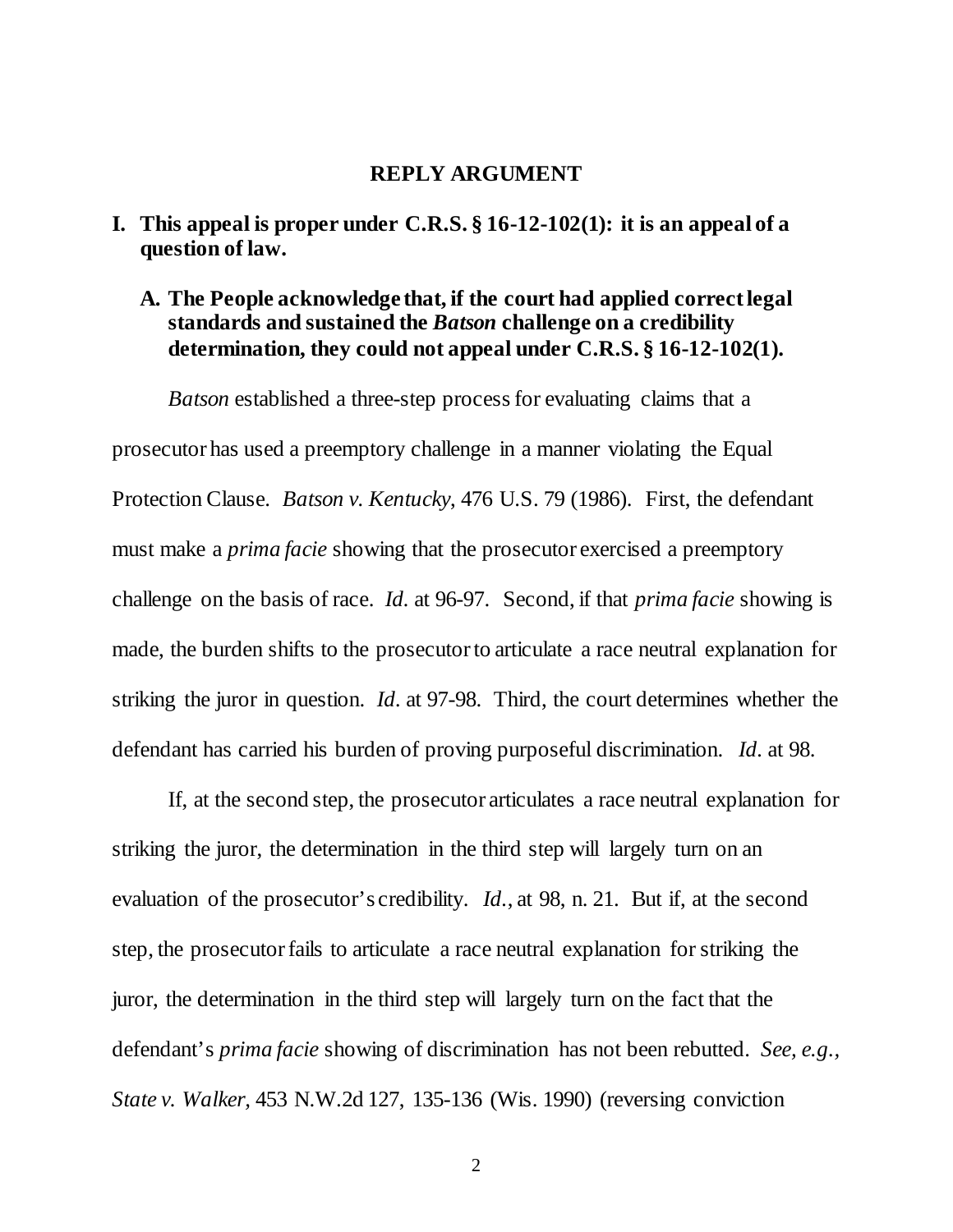where prosecutor failed to articulate race neutral explanation, leaving "an unrebutted prima facie case of purposeful discrimination.")

The defendant argues that this appeal should be dismissed on the theory that the district court sustained the *Batson* challenge based on a credibility determination concerning the prosecutor's motives, and that this appeal therefore does not present a question of law under C.R.S. § 16-12-102(1). (Answer Brief, p. 5.) That argument should be rejected because the record does not support the theory that the court made such a credibility determination. Instead, as will be discussed, the court concluded that the explanation given by the prosecutor at step two of the *Batson* analysis did not, on its face, constitute a race neutral reason for striking the juror.

But before discussing the court's rationale in detail, the People will make this concession: if the Court of Appeals concludes that the district court applied the correct legal standard at each step of its *Batson* analysis, and—while applying the correct legal standard—sustained the defendant's *Batson* challenge based on a credibility determination about the prosecutor's motives, then this appeal would not raise a question of law under C.R.S. § 16-12-102(1), the Court of Appeals would lack jurisdiction to hear the appeal, and the appeal indeed should be dismissed. The reality, however, is that the district court did not make such a credibility determination. That reality will be discussed next.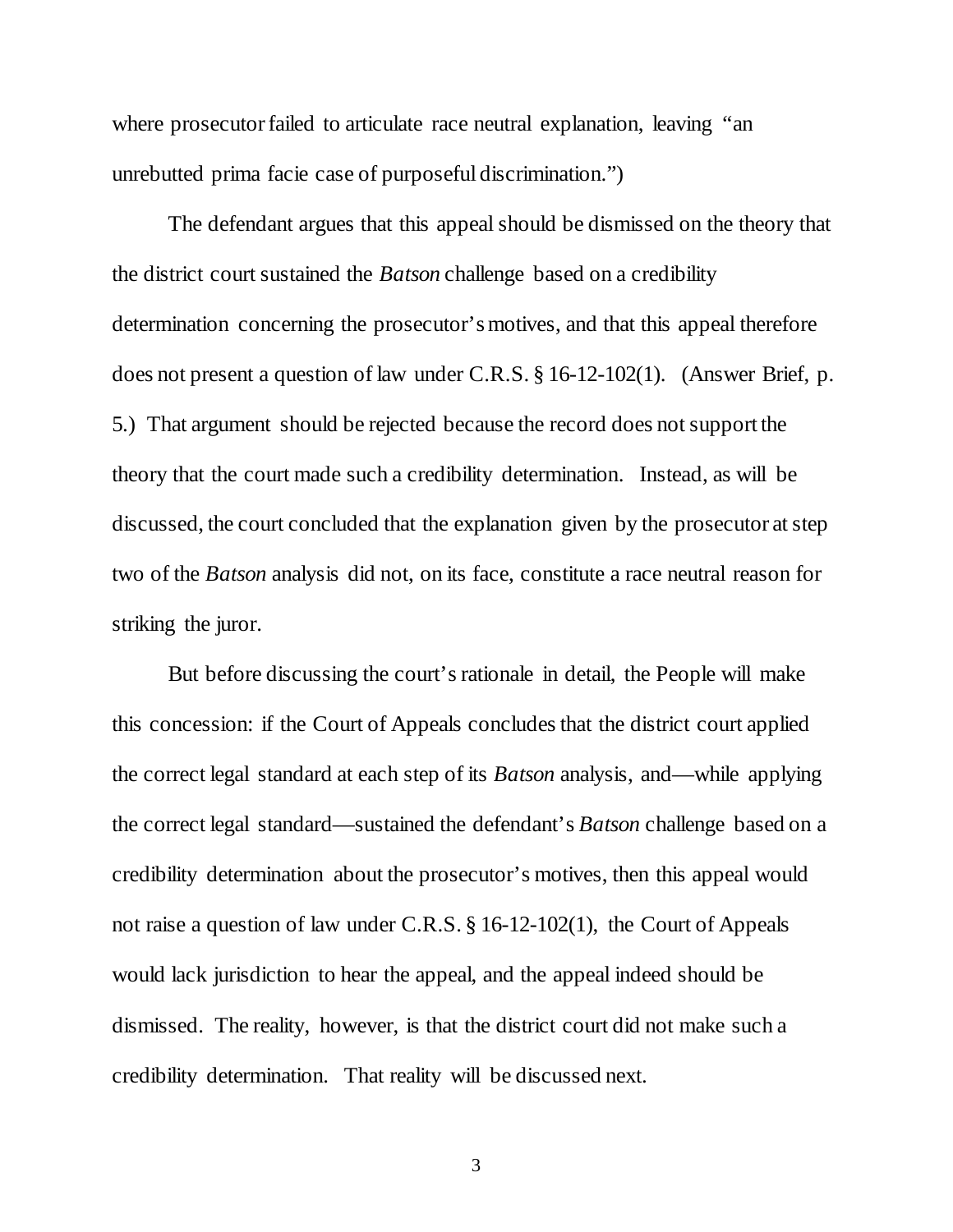## <span id="page-7-0"></span>**B. The court did not engage in a credibility determination: it sustained the**  *Batson* **challenge on the mistaken view that the prosecutor's explanation at step two was not facially race neutral.**

Contrary to the defendant's argument, there is little if anything in the record

to suggest that the district court, in sustaining the defendant's *Batson* challenge,

made a determination that the prosecutor was not credible. Here is what the record shows.

On questions 5, 8 and 10 of her juror questionnaire, Juror Number 5 gave the

following answers:

## **5. Have you, a member of your family, or a close friend ever been a victim of a crime?** Yes

**If yes, please state who, when, where and what:** Brother, 1994 or 1995? Aurora, CO Felony possession of a firearm.

## **8. Have you, a member of your family, or a close friend had a particularly good or bad experience with a police officer?** Yes

**If yes, describe:** husband was arrested for defending himself against racial threats

## **10. Do you believe there is any reason why you cannot be a fair and impartial juror?** unsure

**If yes, please give your reasons:** depends on how much I can relate situations to my life

(R. Envelope #5, questionnaire of Juror Number 5.)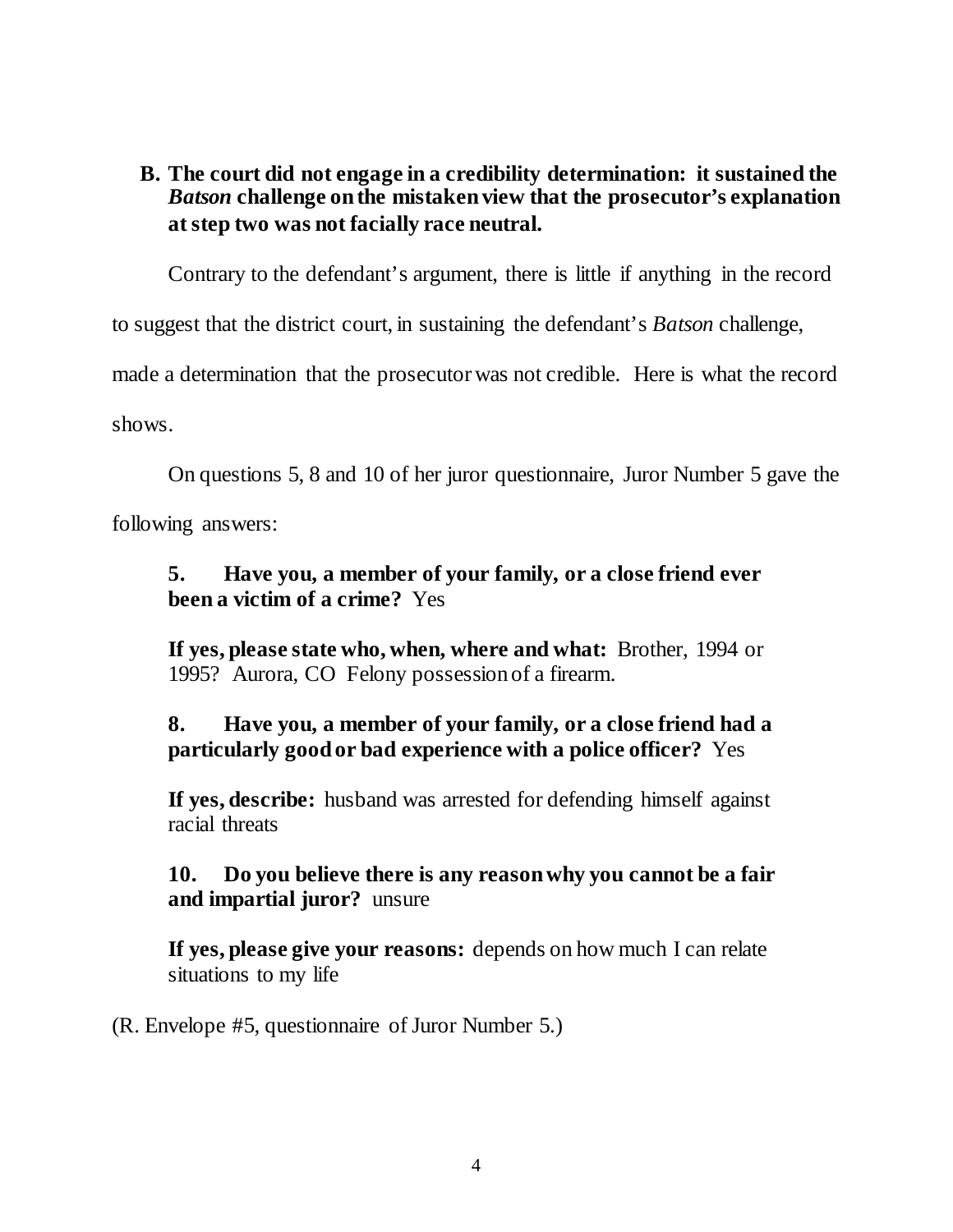When questioned by the judge out of the presence of the other jurors, Juror

Number 5 made the following admissions about her potential bias:

THE COURT: You mentioned you had a brother in the -- who had a felony, and you thought you might have some bias --

POTENTIAL JUROR: Not just necessarily his experience, but just -- I have an issue with sometimes the unfair number of African Americans that are brought to trial.

I will admit that I'm biased to that.

A lot of times I feel that it's skewed, and I feel it's unfair.

I do admit that I look forward to taking part in the process because I would like to see that change, and I feel I can be part of that. However, I would be being dishonest if I did not say I was not influenced by that.

(4/26/11, p. 75/CD p. 637 lines 8-24.) In response to several additional questions

by the judge, Juror Number 5 indicated that, despite her bias, she could be fair to

both sides. (4/26/11, p. 75/CD p. 637 line 25, p. 76/CD p. 638 lines 1-18.)

When questioned by the prosecutor, Juror Number 5 reiterated that she could

be fair, but also indicated that she would be questioning the defendant's guilt or

innocence based on her feelings about the unfair or unequal prosecution of African

Americans:

MS. MC CALLIN: Just briefly.

And I appreciate your honesty and candor with this.

Obviously the Defendant is the person who is charged with this, and he is African American. You indicated in your questionnaire, and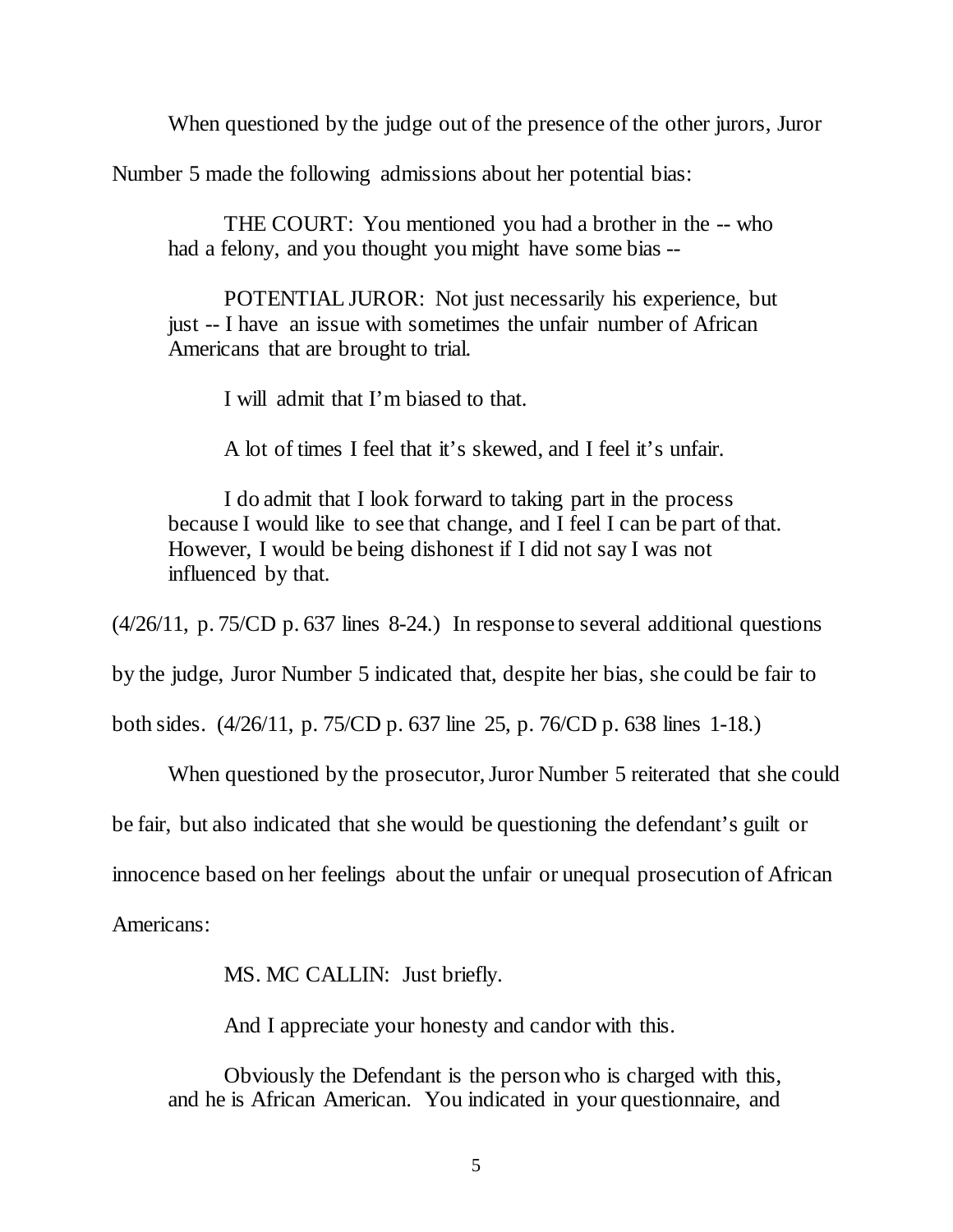even when the judge asked you earlier a question, you talked about trying to be fair, with situations like this, sometimes jurors, because of opinions, biases, as you mentioned, may not necessarily be the best juror for a particular case.

Do you think, given what you feel and the unfair prejudice towards or unequal, perhaps, prosecution of African Americans, do you think that you are going to have that mindset going into this trial and be questioning his guilt or innocence based on that sort of predisposition you have?

POTENTIAL JUROR: In all honesty, yes.

(4/26/11, p. 76/CD p. 638 lines 21-25, p. 77/CD p. 639 lines 1-14.)

When questioned by defense counsel, Juror Number 5 agreed with the presumption of innocence, agreed that she would render a verdict based on whether the evidence proved the defendant's guilt beyond a reasonable doubt, agreed that she could not acquit the defendant because of her outside feelings, and agreed that she would not vote for acquittal to send a message. (4/26/11, p. 78/CD p. 640 lines 18-25, p. 79/CD p. 641 lines 1-25, p. 80/CD p. 642 lines 1-8.) But she agreed with those propositions only after reiterating that there were issues of race that could affect her:

MR. KARBACH: Briefly.

You just mentioned when Ms. McCallin was talking to you a moment ago that you come in here with the notion that maybe there is over prosecution or there's issues of race that could affect you.

POTENTIAL JUROR: Yes.

(4/26/11, p. 78/CD p. 640 lines 12-17.)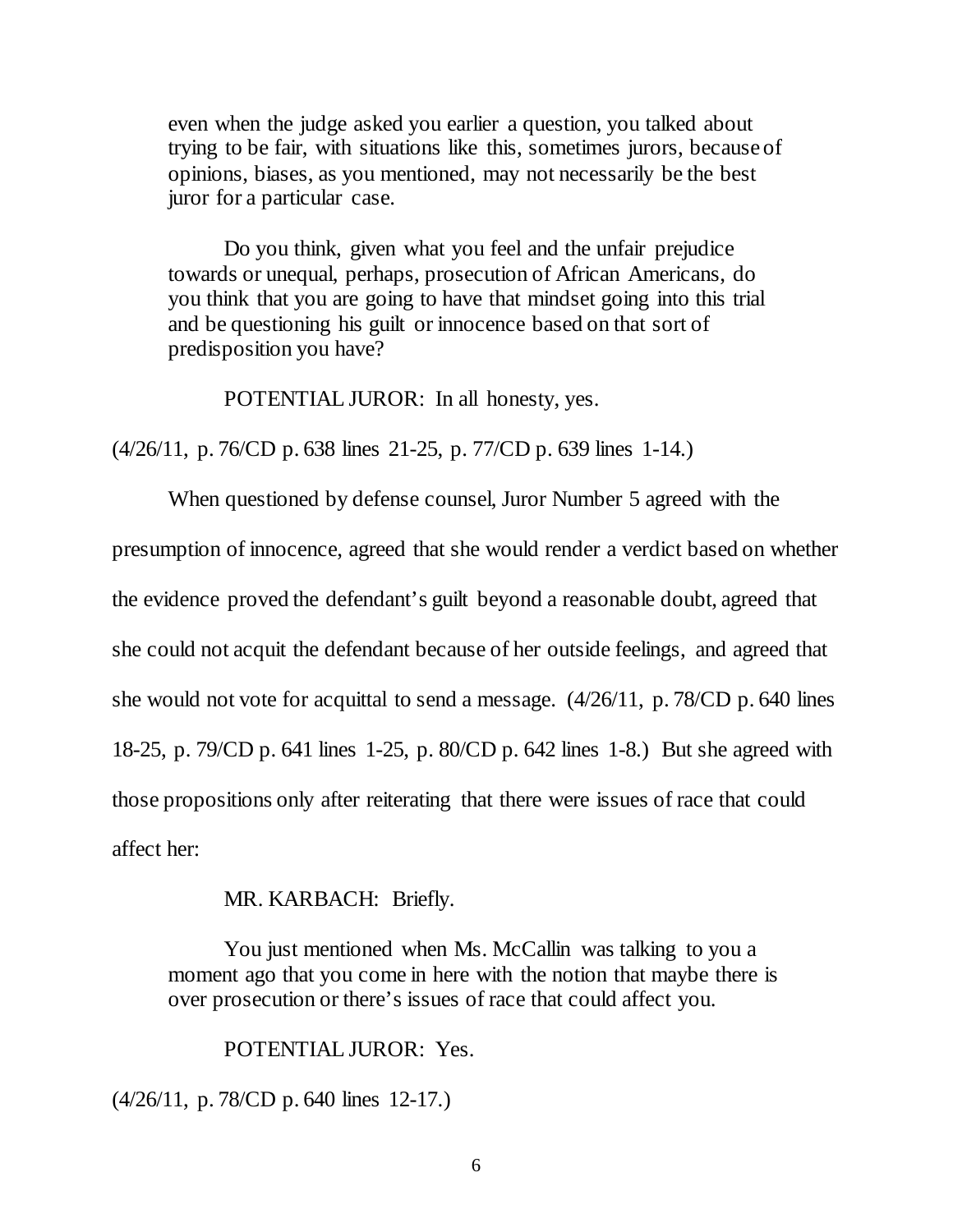The prosecutor asserted a challenge for cause, noting that Juror Number 5

"went back and forth":

MS. MC CALLIN: I would move to strike this juror for cause. She kind of went back and forth. She initially -- while I appreciate her honesty, she showed an indication of concern for unfair prosecution of African Americans or the numbers is unequal.

She began to say she would take that into consideration, and that she wouldn't be the best juror. She then said she would be fair, but I don't know -- I don't believe she was rehabilitated.

I think she's made it very clear she has certain biases, which is the word she used going into this, and I don't believe she can be a fair juror in this case.

(4/26/11, p. 80/CD p. 642 lines 14-24, p. 81/CD p. 643 line 1.)

The court denied the challenge for cause because the court was satisfied that

the juror, despite her bias, would render an impartial verdict based on the evidence:

THE COURT: I'm going to deny your challenge for cause. Before either of you questioned her, I asked her -- I told her that we understood that everyone has a bias and that she had to put it in the back of her mind, and if she believed that at the conclusion of the trial that you had proven your case beyond a reasonable doubt, could she vote guilty, and she said she could, and that's all we can ask. So, I'm denying your challenge for cause.

(4/26/11, p. 81/CD p. 643 lines 18-25, p. 82/CD p. 644 lines 1-2.)

The People have not challenged that ruling on appeal, because under Crim.

P. 24, a court should deny a challenge for cause based on bias if *the court* is

satisfied that the juror will render an impartial verdict: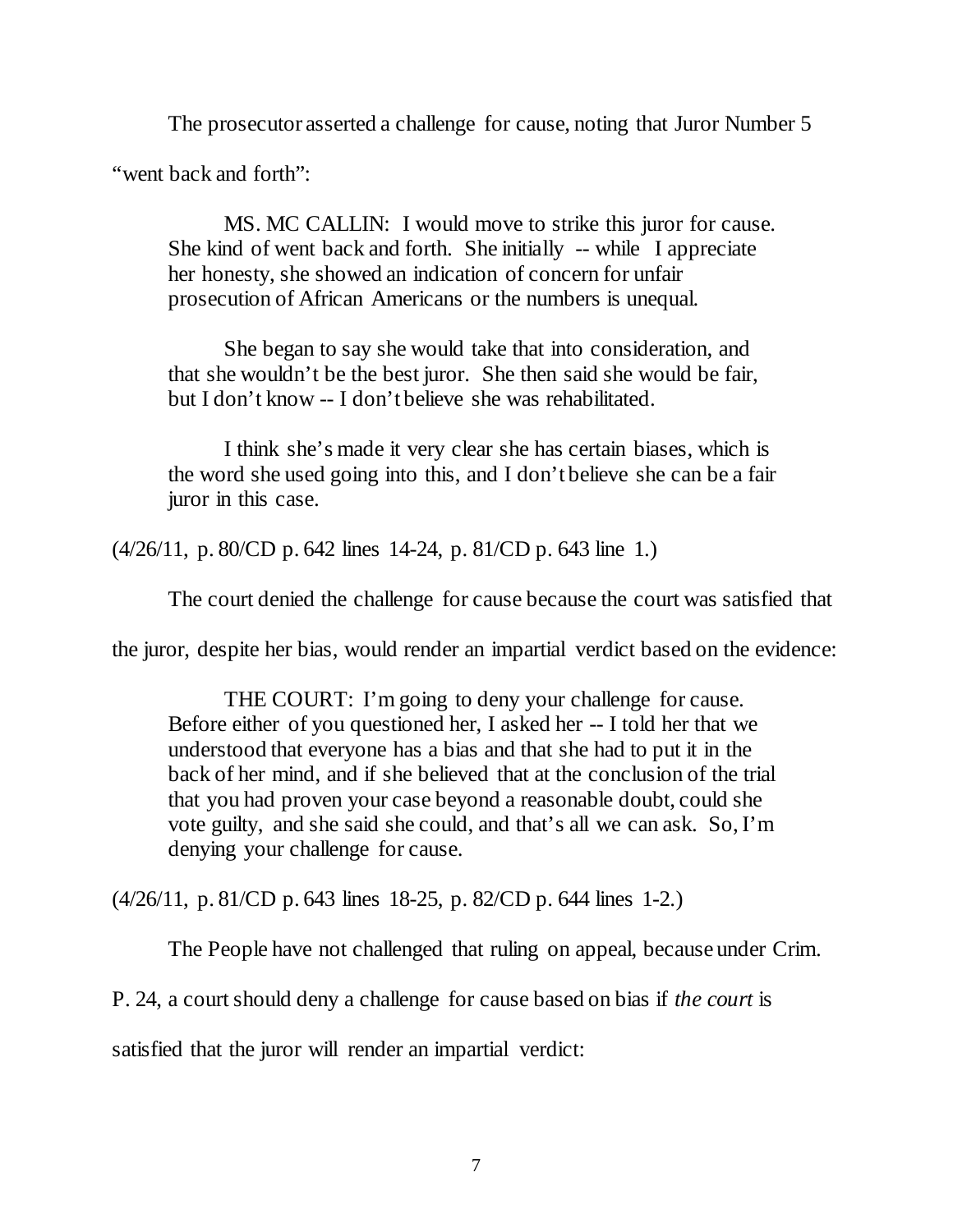(1) The court shall sustain a challenge for cause on one or more of the following grounds …

(X) The existence of a state of mind in a juror manifesting a bias for or against the defendant, or for or against the prosecution or the acknowledgement of a previously formed or expressed opinion regarding the guilt or innocence of the defendant shall be grounds for disqualification of the juror, *unless the court* is satisfied that the juror will render an impartial verdict based solely upon the evidence and the instructions of the court.

Crim. P.  $24(b)(1)(X)$  (emphasis added). The court's denial of a challenge for cause, however, does not preclude a party from striking the same juror through a preemptory challenge. *See* Crim. P. 24(d) (granting both the prosecution and the defense five preemptory challenges in trials of non-capital felonies).

Here, the prosecutor exercised a preemptory challenge against Juror Number

5, and in response to the court's *Batson* inquiry, stated her concern about the

juror's statements:

I challenged her for cause previously and for the reasons she's indicated on her questionnaire. She was unsure if she could be fair. She said it would depend on how she would -- how she could relate to her situation in life.

She came in here and said that she had a bias because she thinks too many African Americans are being prosecuted, that there is an unequal number.

She indicated -- when I asked her during a break if this was the right case for her and she said that it was not, she said that her husband was arrested for apparently defending himself against racial threats. This is a topic that she has reiterated several times.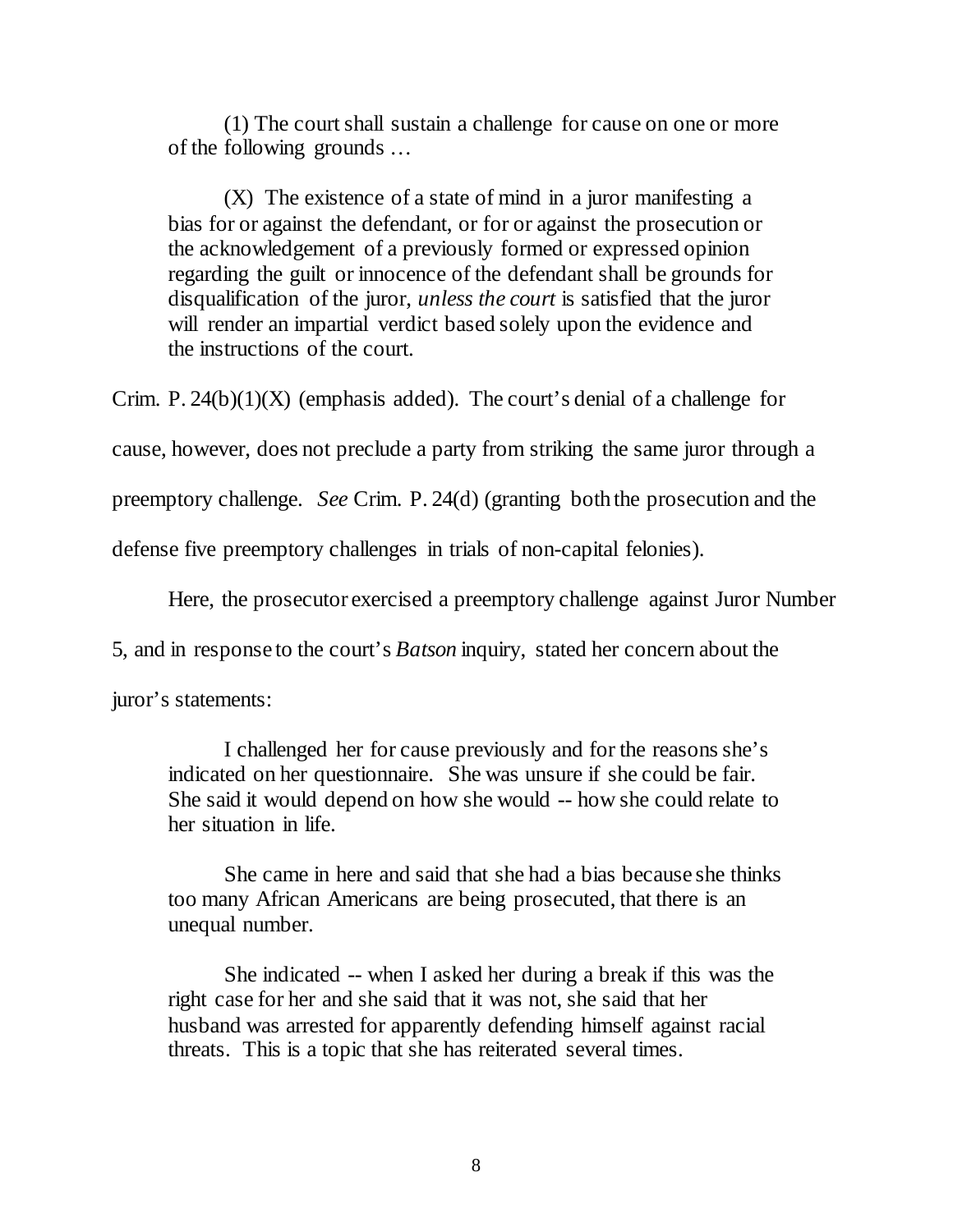For all of those reasons -- Your honor, I initially thought it was for cause, but those are the reasons I am using any preemptory.

(4/26/11, p. 223/CD p.785 lines 12-24.)

The court precluded the prosecutor from exercising the preemptory

challenge under *Batson*. In doing so, the court said nothing about credibility, but

instead agreed with defense counsel's argument that the prosecutor had failed to

articulate an explanation for the strike that was facially race neutral:

MS. GUESNO: All the reasons asserted by Ms. McCallin are race reasons as to why she is excusing this juror. These are not race neutral. These are specifically talking about race.

The Prosecution has to establish a race neutral reason. We would ask to have Juror Number 5 be reseated.

THE COURT: *Yeah, there is no reason -- neutral reason here.* This juror came in and spoke to us privately during the lunch hour, and indicated that she could be fair; that if you met your burden she would find the Defendant guilty. Even though he is African-American, you have not stated a race neutral reason that I can support.

(4/26/11, p. 224/CD p.786 lines 3-16.)

There is little if anything in the court's ruling to support the defendant's claim that the court, in making its ruling, engaged in a credibility determination about the prosecutor's motives. To the contrary, the court was expressly agreeing with the argument defendant's counsel had advanced—that the prosecutor's explanation for the strike was not race neutral on its face.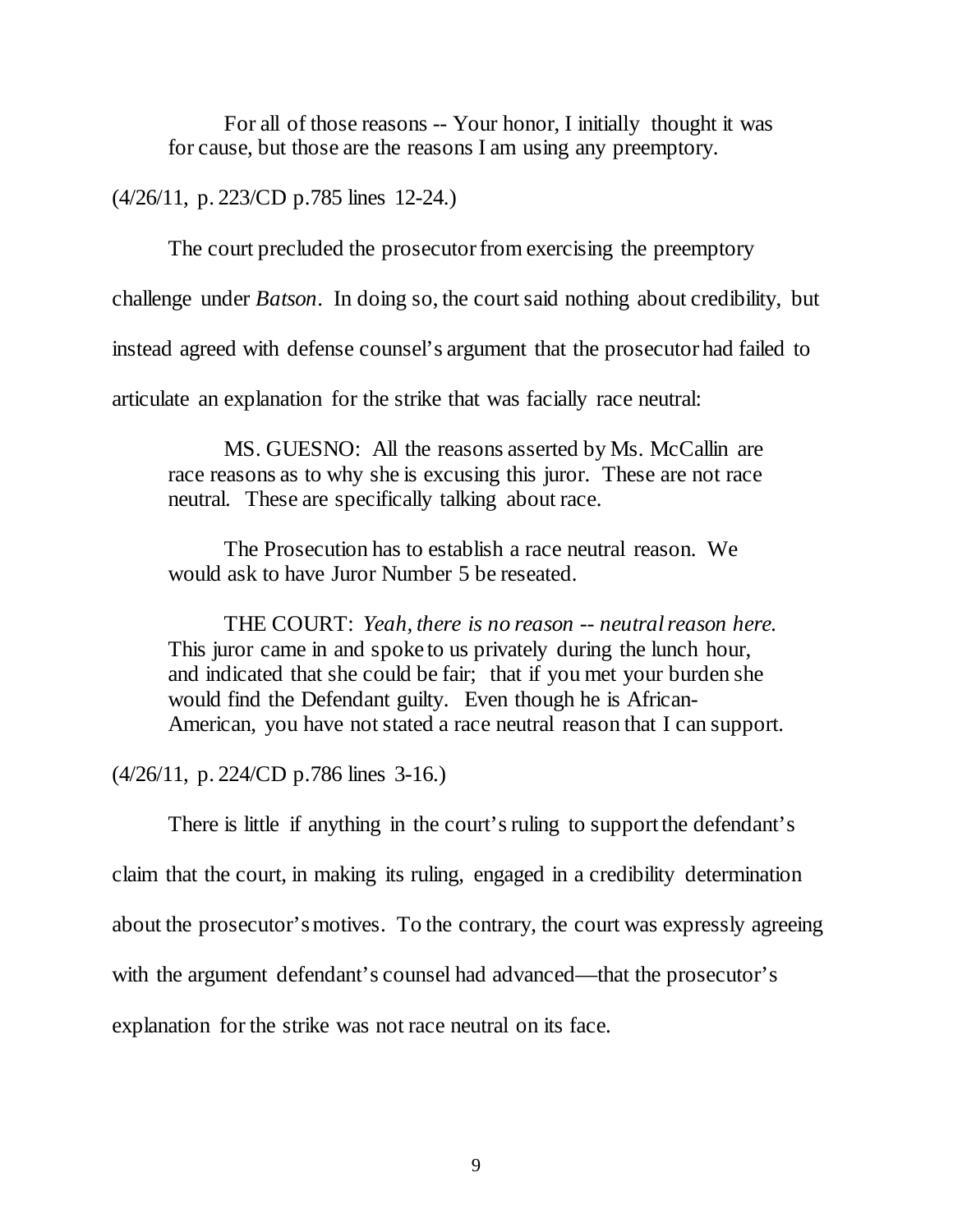#### <span id="page-13-0"></span>**C. Whether the prosecutor's explanation at step two was facially race neutral—and whether the court applied the correct legal standard at each step of its analysis—are questions of law.**

Because the court did not engage in a credibility determination about the prosecutor's motives, and did not deem the prosecutor's explanation of the strike to be a pretext for purposeful discrimination—but instead sustained the *Batson* challenge on the view that the prosecutor's explanation was not, on its face, race neutral—this is an appeal of a question of law properly brought under C.R.S. § 16- 12-102(1). Whether a prosecutor's explanation at step two of a *Batson* analysis is facially race neutral is a question of law. *See Valdez*, 966 P.2d at 590. Whether a court applies the correct legal standard also is a question of law. *See Guthrie*, 286 P.3d at 533. Under C.R.S. § 16-12-102(1), the prosecution is authorized to appeal "any question of law." This is an appeal of a question of law under C.R.S. § 16-12-102(1) and the defendant's request that the appeal be dismissed should be rejected.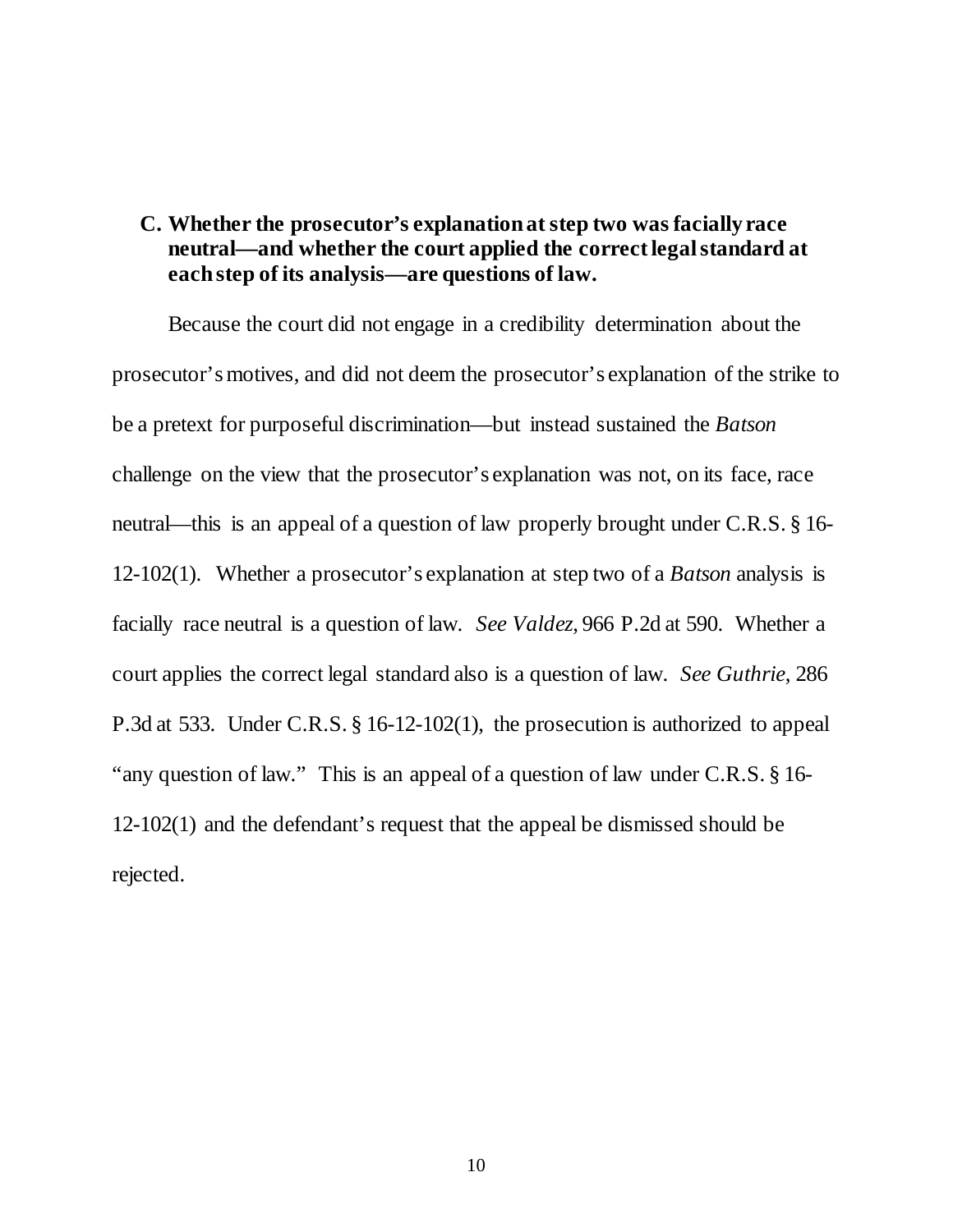- <span id="page-14-1"></span><span id="page-14-0"></span>**II. The prosecutor's explanation at step two was facially race neutral, and the court, in addressing step three, applied the wrong legal standard.**
	- **A. Colorado should recognize that, at step two of a** *Batson* **analysis, a juror's statements reflecting racial bias constitute a facially race neutral reason for a preemptory challenge.**

When asked to state a race neutral reason for the preemptory challenge of Juror Number 5, the prosecutor expressed a concern that the juror's statements indicated the juror could be racially biased. (4/26/11, p. 223/CD p.785 lines 12- 24.) The defendant argues that this explanation by the prosecutor was insufficient on its face because it was "tied to the juror's race" and was "not race neutral but race-based." (Answer Brief, p. 10.) Likewise, at trial the defendant argued that "All the reasons asserted by Ms. McCallin are race reasons as to why she is excusing this juror. These are not race neutral. These are specifically talking about race." (4/26/11, p. 224/CD p.786 lines 3-6.) The district court agreed. (4/26/11, p. 224/CD p.786 lines 10-16.)

But a juror's *opinions* about race constitute an explanation for exercising a preemptory challenge that is facially race neutral. *See United States v. Fike,* 82 F.3d 1315, 1320 (5th Cir. 1996) (race neutral explanation where prosecutor said strike was based on black juror's opinion about all-white juries); *Tolbert v. Gomez,* 190 F.3d 985, 989 (9th Cir. 1999) (race neutral explanation where prosecutor said strike was based on black juror's opinion about racial prejudice);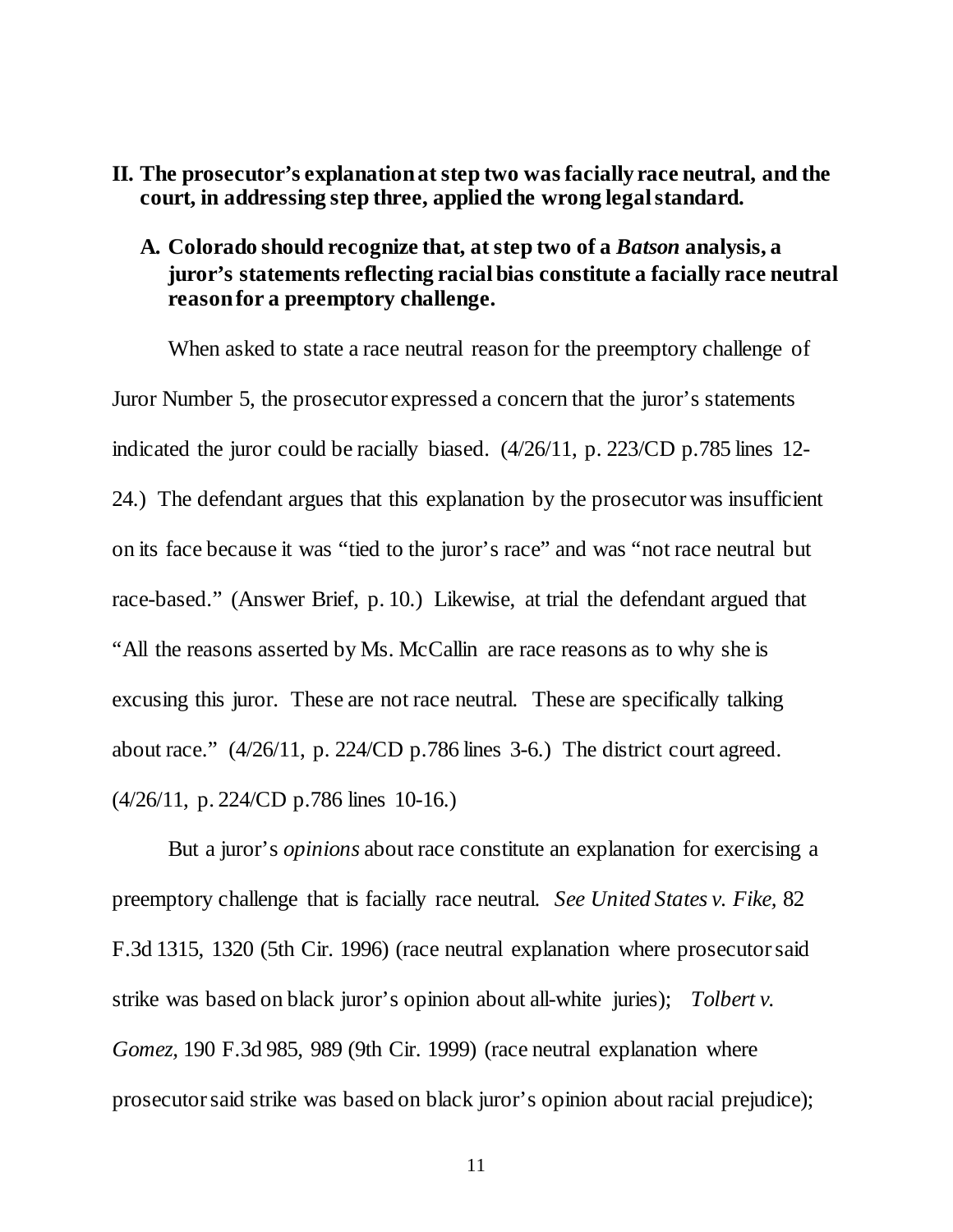*United States v. Steele*, 298 F.3d 906, 914 (9th Cir. 2002) (race neutral explanation where prosecutor said strike was based on black juror's opinion that minorities are discriminated against by criminal justice system); *Akins v. Easterling*, 648 F.3d 380, 389 (6th Cir. 2011) (race neutral explanation where prosecutorsaid strike was based on black juror's statement that, if she were a lawyer in the case, she would want to know how a juror felt about blacks and crimes, their thoughts about blacks, and whether they had ever been robbed by a black person).

Here, the prosecutor's explanation for the preemptory challenge was that the juror's own statements indicated that the juror could be racially biased—in part because she believed too many African Americans are prosecuted, and her husband had been arrested in connection with racial threats:

I challenged her for cause previously and for the reasons she's indicated on her questionnaire. She was unsure if she could be fair. She said it would depend on how she would -- how she could relate to her situation in life.

She came in here and said that she had a bias because she thinks too many African Americans are being prosecuted, that there is an unequal number.

She indicated -- when I asked her during a break if this was the right case for her and she said that it was not, she said that her husband was arrested for apparently defending himself against racial threats. This is a topic that she has reiterated several times.

For all of those reasons -- Your honor, I initially thought it was for cause, but those are the reasons I am using any preemptory.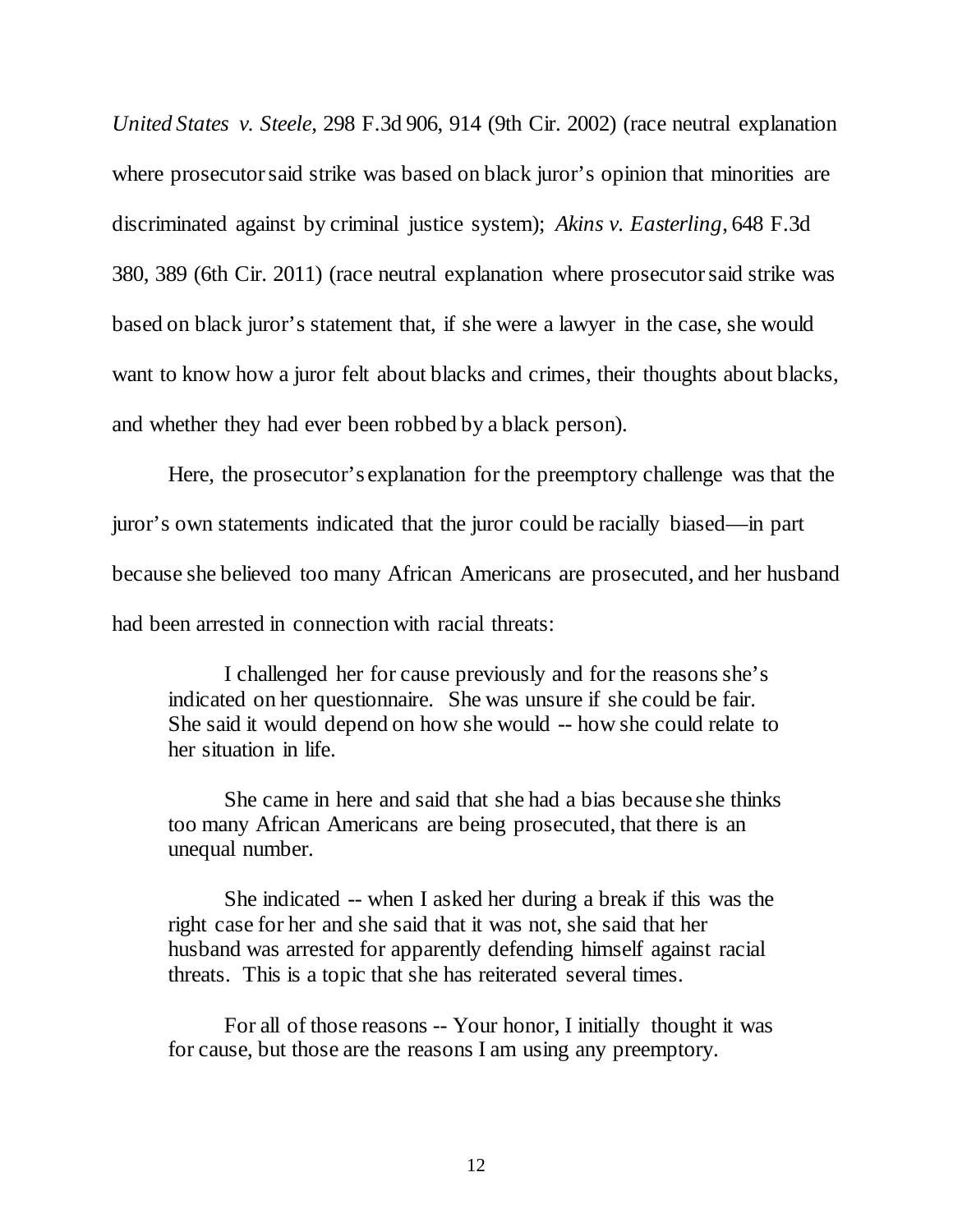(4/26/11, p. 223/CD p.785 lines 12-24.) This explanation, at the second step of the *Batson* analysis, was facially race neutral: "*Batson* does not forbid striking a juror who holds a particular opinion about the U.S. justice system. Rather, it forbids striking jurors based on their race." *Fike,* 82 F.3d at 1320. *See also Steele*, 298 F.3d at 914 (striking juror because of her view that racial discrimination may taint the criminal justice system "is a race neutral reason because it is a view not based on the race of the prospective juror and it is not linked to any racial group"); *Tolbert,*190 F. 3d at 989 (rejecting argument that striking juror on the basis of his opinions on race was equivalent to striking him on the basis of his race).

Colorado should recognize that, at step two of a *Batson* analysis, a juror's statements reflecting racial bias constitute a facially race neutral reason for exercising a preemptory challenge.

#### <span id="page-16-0"></span>**B. The court erred in failing to recognize that the prosecutor's explanation was facially race neutral. It compounded the error by conflating steps two and three, and applying the wrong standard at step three.**

In sustaining the defendant's *Batson* challenge, the district court failed to recognize that the prosecutor's explanation was facially race neutral. (4/26/11, p. 224/CD p.786 lines 3-16.) The court compounded that error by conflating steps two and three: to the extent it reached step three at all, it did so in the same breath as its resolution of step two. (4/26/11, p. 224/CD p.786 lines 3-16.) Combining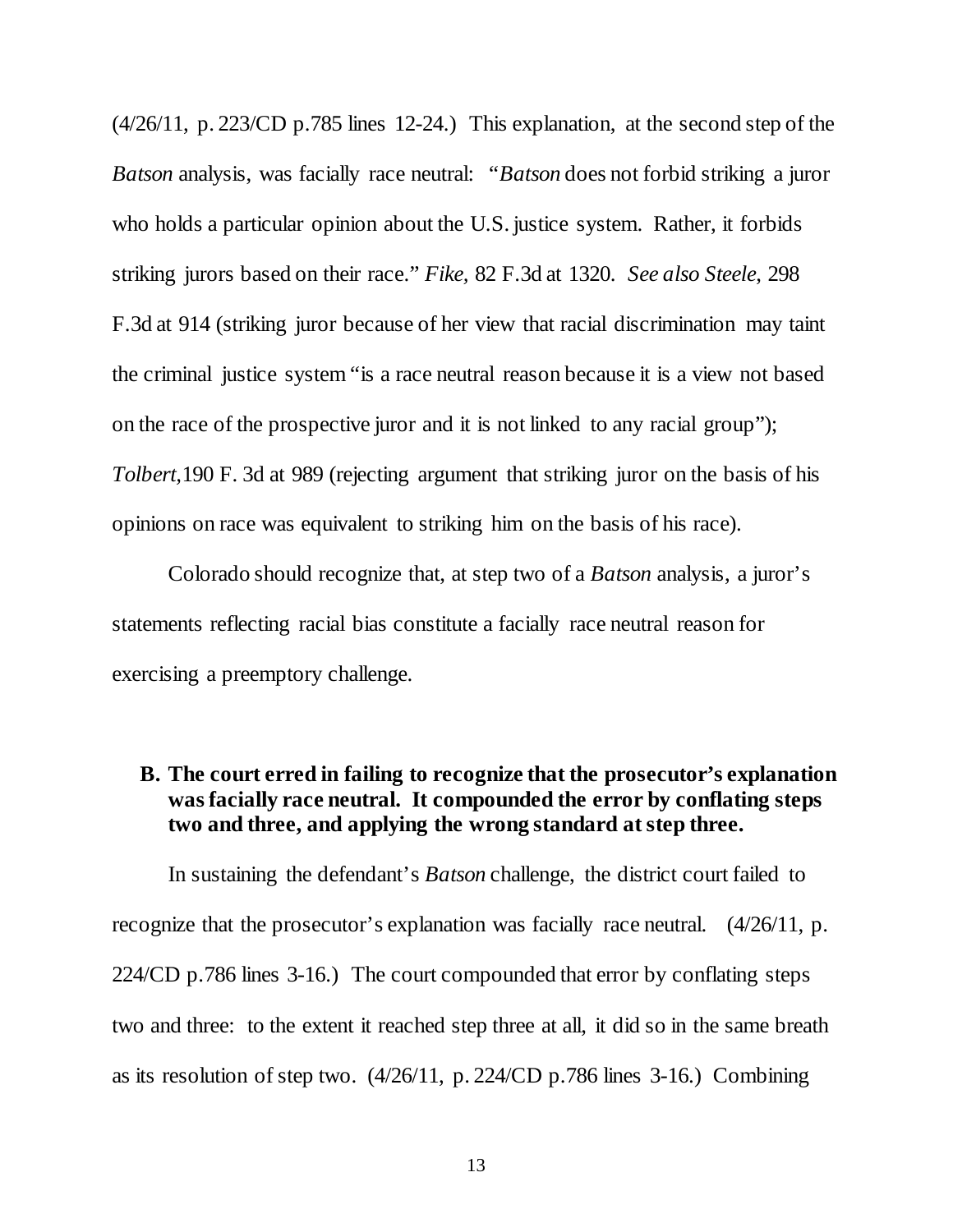steps two and three violates the principle that the ultimate burden of persuasion regarding racial motivation rests with, and never shifts from, the opponent of the strike. *Purkett v. Elem*, 514 U.S. 765, 768 (1995); *Kimbrel*, 532 F.3d at 468.

And the court, at step three, also applied the wrong legal standard. Rather than addressing whether the prosecutor's explanation was a pretext for purposeful discrimination, the court instead reiterated the basis for its rejection of the prosecutor's challenge for cause—that the juror had indicated she could be fair:

THE COURT: Yeah, there is no reason -- neutral reason here. This juror came in and spoke to us privately during the lunch hour, and indicated that she could be fair; that if you met your burden she would find the Defendant guilty.

 $(4/26/11, p. 224/CD p.786$  lines 10-166.) It was proper for the court to deny the earlier challenge for cause, because the court was satisfied that the juror would render an impartial verdict. *See* Crim. P. 24(b)(1)(X). But the court's own conclusion that the juror would be fair does not mean that the prosecutor's concern about the juror's fairness was a mere pretext for discrimination. At step three of *Batson*, the question is whether the court can find by a preponderance of the evidence that a party is seeking to strike a juror because of the juror's race. *Valdez*, 966 P.2d at 590. The court did not properly address that question here.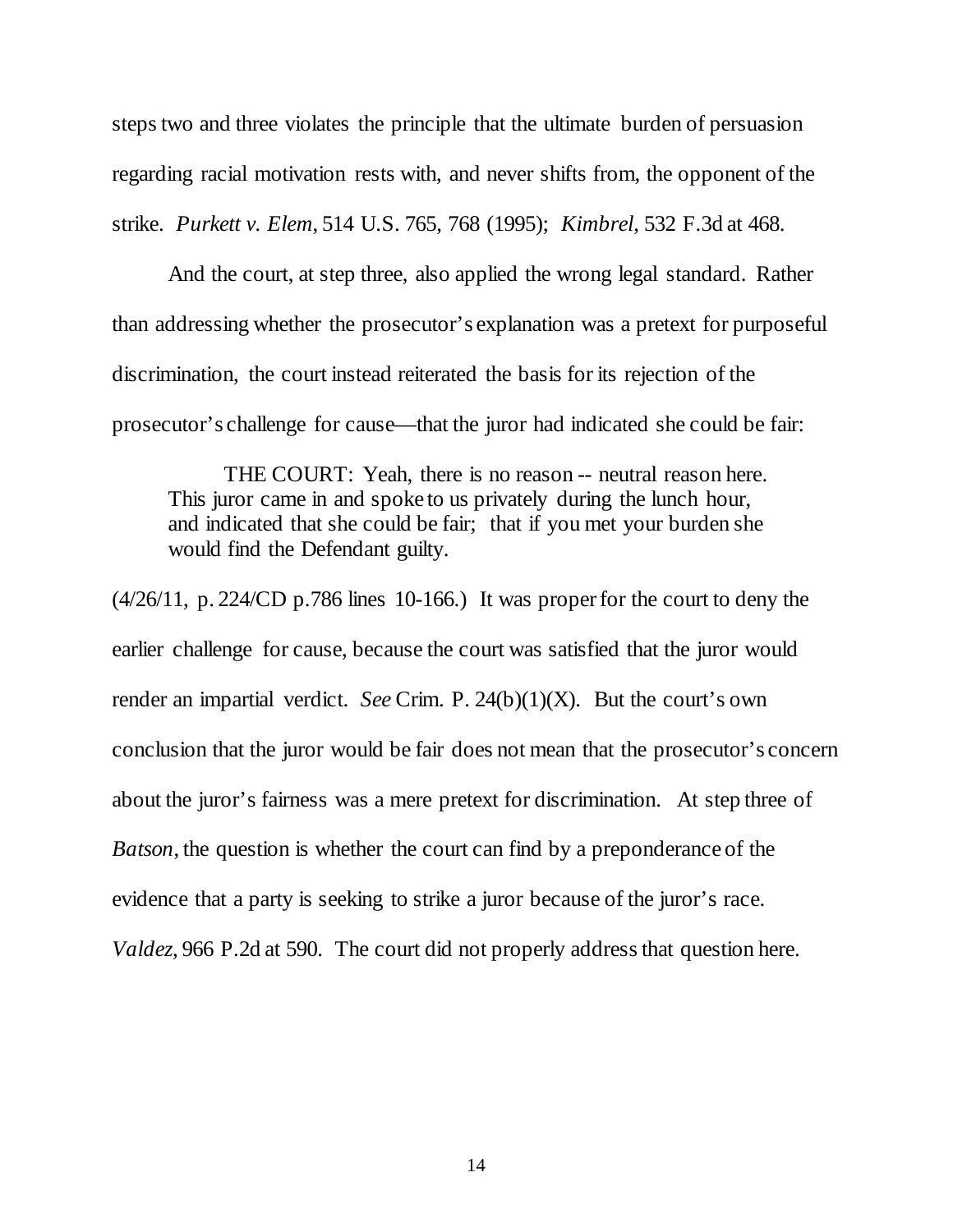#### <span id="page-18-0"></span>**C. The rule advocated by the defense would prevent defendants and prosecutors alike from exercising preemptory challenges against racially biased jurors.**

Although this case involves a *Batson* challenge asserted by a criminal defendant against a prosecutor, it is well established that prosecutors likewise can assert *Batson* challenges against defendants. *See Georgia v. McCollum*, 505 U.S. 42, 46-59 (1992); *Valdez*, 966 P.2d at 589, n. 7. Private litigants in civil cases, too, can assert *Batson* challenges. *See Edmonson v. Leesville Concrete Co., Inc.*, 500 U.S. 614, 631 (1991); *Valdez*, 966 P.2d at 589, n. 7. And *Batson* challenges can be asserted even where a party has exercised preemptory strikes against white jurors. *See, e.g., Government of Virgin Islands v. Forte*, 865 F.2d 59, 64 (3rd Cir. 1989) (recognizing that white defendant accused of raping black woman could assert *Batson* challenges against prosecutor who sought to strike whites from jury); *United States v. Allen-Brown*, 243 F.3d 1293, 1298-1299 (11th Cir. 2001) (recognizing that prosecutor could assert *Batson* challenges against black defendant who sought to strike whites from jury).

Given the far-reaching applicability of the *Batson* decision, it is important to contemplate the implications of the rule advocated by the defense here. The defendant in this case is African-American. Suppose that, in this trial, white jurors had expressed racial bias against African-Americans, but stated that they could be fair. If defense counsel had sought to exercise preemptory strikes against those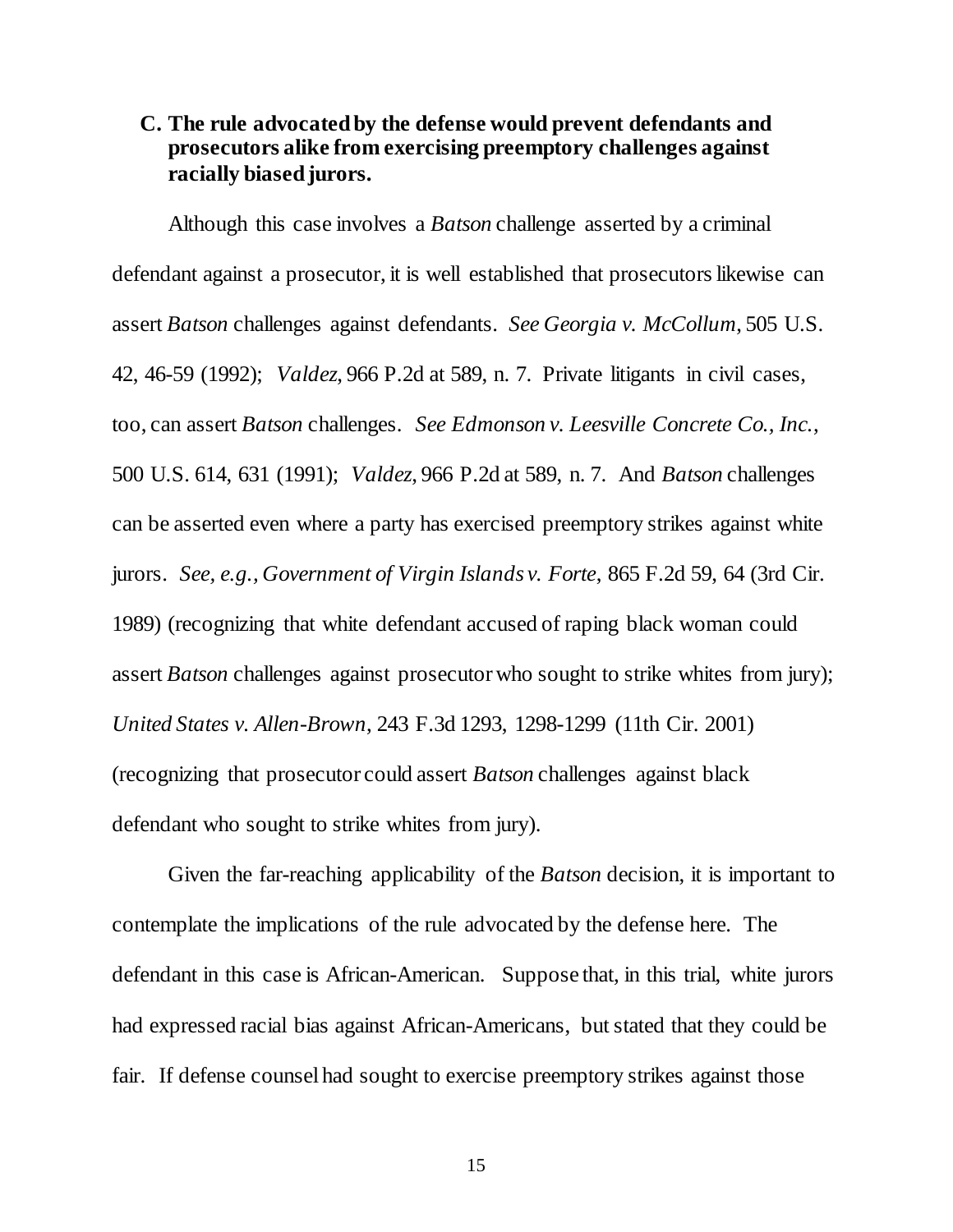jurors, the strikes could give rise to a *prima facie* showing that jurors were being excluded on the basis of race, and defense counsel would presumably then explain that he struck the jurors because they had expressed a racial bias that jeopardized the defendant's right to a fair trial. But under the rule advocated by the defense in this appeal, that explanation would be insufficient at step two of the *Batson* analysis, as the juror's acknowledged racial bias would not be deemed a facially race neutral reason for exercising a preemptory challenge. The *Batson* challenge would then be sustained, and the defense would be precluded from striking the biased jurors, either on the ground that the prosecutor's *prima facie* showing of discrimination had not been rebutted, or (under the district court's approach) on the ground that the jurors had, after all, assured everyone that they could be fair.

Preemptory challenges, whether exercised by the prosecution or the defense, have long been recognized as a means of assuring the selection of a qualified and unbiased jury. *Batson*, 476 U.S. at 91; *see also* Crim. P. 24(d). The notion that statements reflecting an individual juror's racial bias cannot constitute a facially race neutral reason for exercising a preemptory strike—such that a party, whose right to a fair trial could be harmed by such bias, is precluded from striking the juror—is illogical and wrong. To ensure that prosecutors, criminal defendants, and private litigants can all continue to exercise preemptory strikes against jurors whose statements reflect a racial bias that could render the trial unfair, Colorado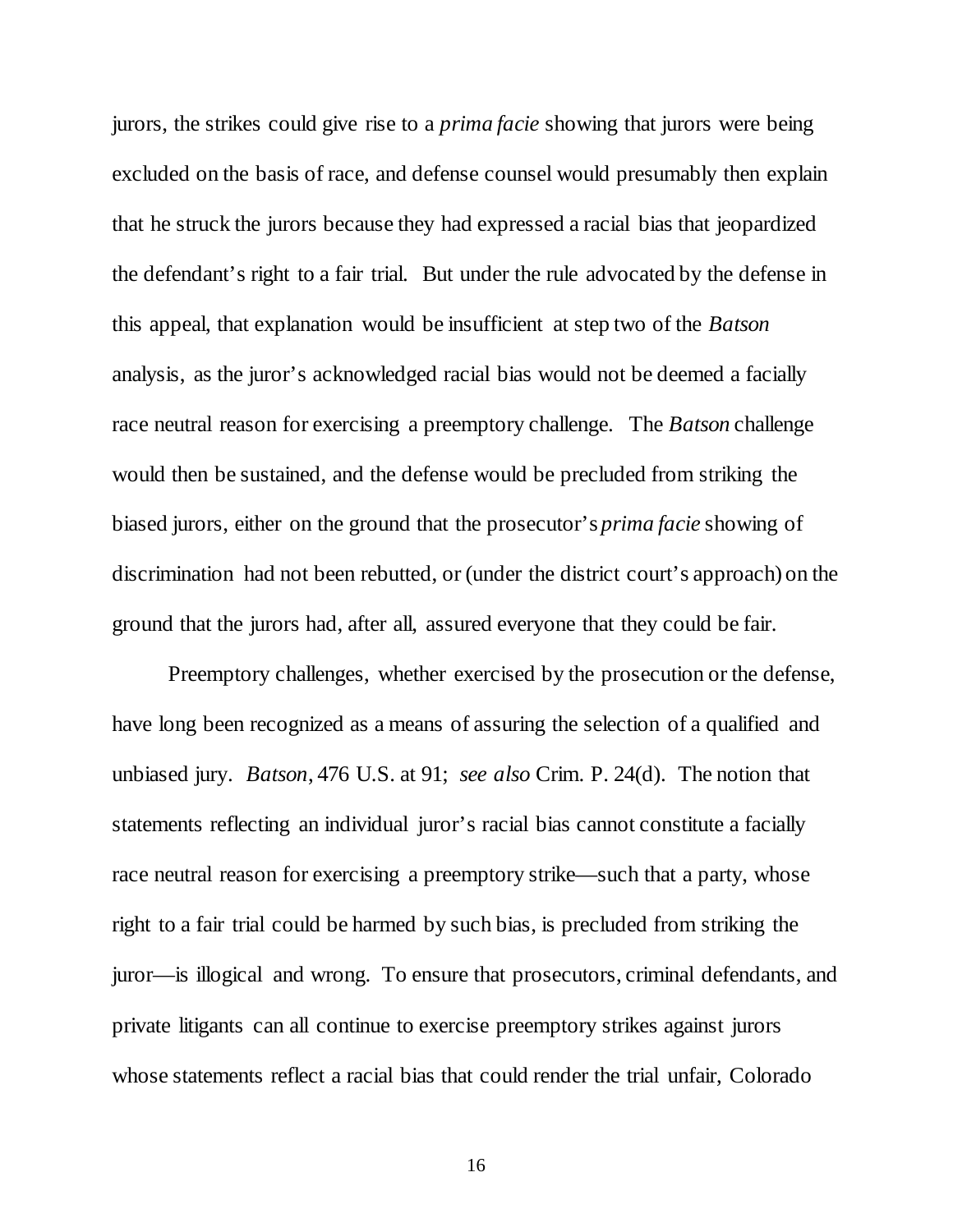should recognize that, at step two of the *Batson* analysis, a juror's statements reflecting racial bias constitute a facially race neutral explanation for a preemptory strike.

#### **CONCLUSION**

The district court's ruling on the defendant's *Batson* challenge was erroneous as a matter of law and should be DISAPPROVED.

Respectfully submitted,

GEORGE H. BRAUCHLER District Attorney

 August 13, 2013 BY: s/ **L. Andrew Cooper**  Date L. ANDREW COOPER, #23036 Chief Deputy District Attorney

> Original signature on file in the Office of the District Attorney